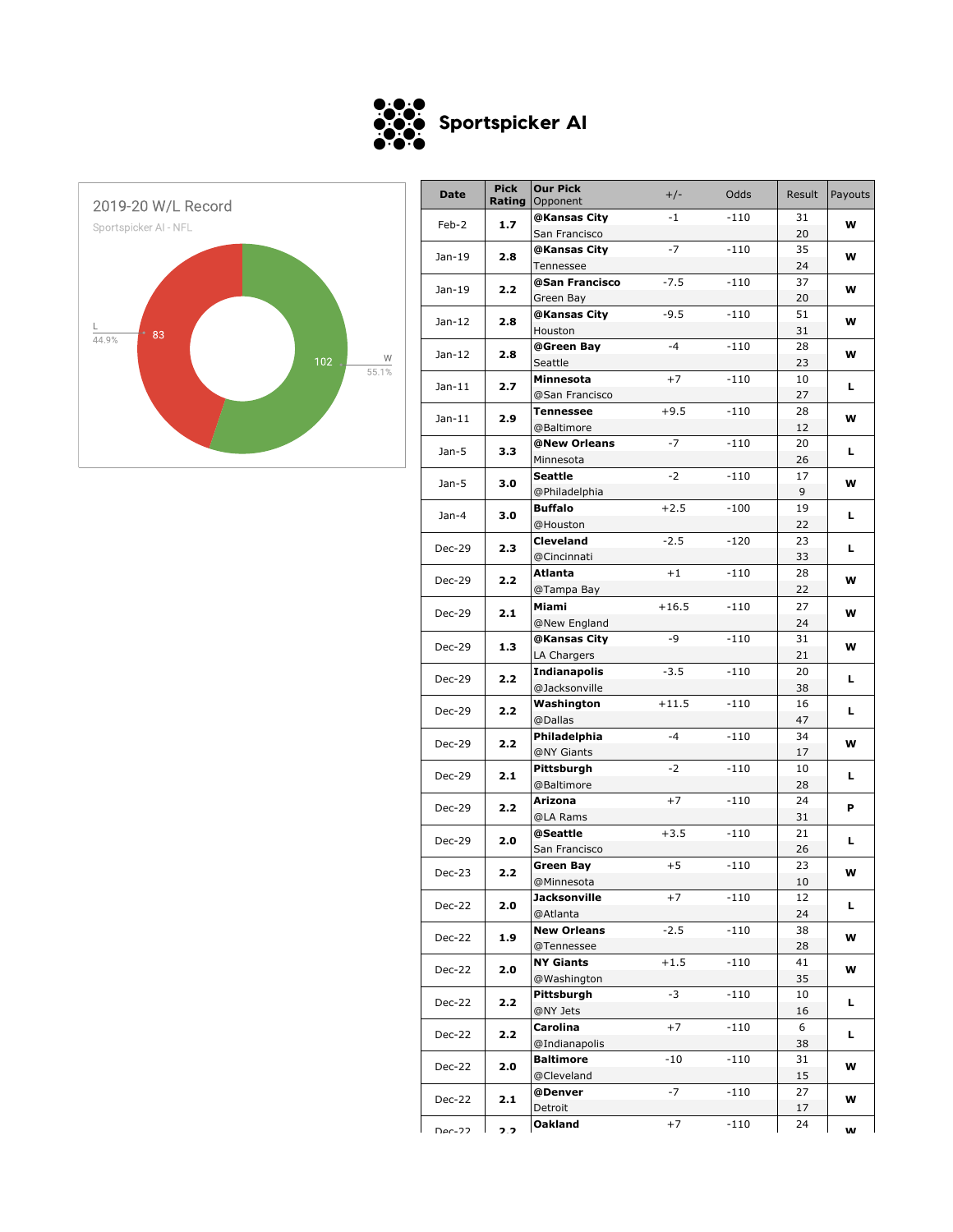| Dec-22   | 2.2 | @LA Chargers                      |         |        | 17       | VV |
|----------|-----|-----------------------------------|---------|--------|----------|----|
| Dec-22   | 2.2 | @Philadelphia                     | $+1.5$  | $-110$ | 17       | w  |
|          |     | Dallas                            |         |        | 9        |    |
| Dec-22   | 2.0 | <b>Kansas City</b>                | -6      | $-110$ | 26       | w  |
|          |     | @Chicago                          | -3      |        | 3        |    |
| $Dec-21$ | 2.2 | Houston<br>@Tampa Bay             |         | $-110$ | 23<br>20 | P  |
|          |     | <b>Buffalo</b>                    | $+6.5$  | $-110$ | 17       |    |
| Dec-21   | 2.2 | @New England                      |         |        | 24       | L. |
|          |     | <b>LA Rams</b>                    | $+6.5$  | $-110$ | 31       |    |
| Dec-21   | 0.7 | @San Francisco                    |         |        | 34       | w  |
| $Dec-16$ | 1.9 | <b>Indianapolis</b>               | $+8.5$  | $-110$ | 7        | г  |
|          |     | @New Orleans                      |         |        | 34       |    |
| $Dec-15$ | 2.4 | Philadelphia                      | $-5$    | $-110$ | 37       | w  |
|          |     | @Washington                       |         |        | 27       |    |
| $Dec-15$ | 2.4 | Chicago                           | $+4.5$  | $-110$ | 13       | L. |
|          |     | @Green Bay                        | $-10$   | $-110$ | 21<br>34 |    |
| $Dec-15$ | 2.2 | <b>New England</b><br>@Cincinnati |         |        | 13       | w  |
|          |     | @Tennessee                        | -3      | $-110$ | 21       |    |
| $Dec-15$ | 2.0 | Houston                           |         |        | 24       | L  |
|          |     | <b>Denver</b>                     | $+9.5$  | $-110$ | 3        |    |
| $Dec-15$ | 2.0 | @Kansas City                      |         |        | 23       | L. |
|          |     | <b>Jacksonville</b>               | $+6.5$  | $-110$ | 20       |    |
| $Dec-15$ | 2.3 | @Oakland                          |         |        | 16       | w  |
|          |     | <b>Cleveland</b>                  | $-2.5$  | $-110$ | 24       | г  |
| $Dec-15$ | 2.3 | @Arizona                          |         |        | 38       |    |
| $Dec-15$ | 2.0 | @LA Chargers                      | $+1.5$  | $-110$ | 10       | L. |
|          |     | Minnesota                         |         |        | 39       |    |
| $Dec-15$ | 1.0 | Atlanta                           | $+10.5$ | $-110$ | 29       | w  |
|          |     | @San Francisco                    |         |        | 22       |    |
| $Dec-15$ | 2.3 | @Dallas                           | $+1.5$  | $-110$ | 44       | w  |
|          | 2.0 | LA Rams                           |         |        | 21       |    |
| $Dec-15$ |     | @Pittsburgh<br><b>Buffalo</b>     | $-1.5$  | $-110$ | 10<br>17 | г  |
|          |     | <b>NY Giants</b>                  | $+9.5$  | $-110$ | 17       |    |
| Dec-9    | 2.2 | @Philadelphia                     |         |        | 23       | w  |
|          |     | <b>Denver</b>                     | $+9.5$  | $-115$ | 38       |    |
| Dec-8    | 2.3 | @Houston                          |         |        | 24       | w  |
| Dec-8    | 2.1 | San Francisco                     | $+2$    | $-110$ | 48       | w  |
|          |     | @New Orleans                      |         |        | 46       |    |
| Dec-8    | 2.4 | Cincinnati                        | $+7$    | $-105$ | 19       | г  |
|          |     | @Cleveland                        |         |        | 27       |    |
| Dec-8    | 2.4 | Carolina                          | $+3$    | $-110$ | 20       | L  |
|          |     | @Atlanta                          |         |        | 40       |    |
| Dec-8    | 1.9 | @Tampa Bay                        | -3      | $-120$ | 38       | P  |
|          |     | Indianapolis                      |         |        | 35       |    |
| Dec-8    | 2.2 | Jacksonville<br>@LA Chargers      | $+3$    | $-105$ | 10<br>45 | L. |
|          |     | @New England                      | -3      | $-110$ | 16       |    |
| Dec-8    | 2.2 | Kansas City                       |         |        | 23       | L. |
|          |     | @Arizona                          | $+2$    | $-115$ | 17       |    |
| Dec-8    | 1.9 | Pittsburgh                        |         |        | 23       | L. |
|          |     | @Seattle                          | -3      | $-100$ | 37       |    |
| Dec-2    | 0.5 | Minnesota                         |         |        | 30       | w  |
| Dec-2    | 2.6 | @NY Giants                        | $+6.5$  | $-105$ | 13       | L. |
|          |     | Green Bay                         |         |        | 31       |    |
| $Dec-1$  | 2.2 | San Francisco                     | $+5.5$  | $-110$ | 17       | w  |
|          |     | Baltimore                         |         |        | 20       |    |
| Dec-1    | 1.2 | Tennessee                         | $+2$    | $-110$ | 31       | w  |
|          |     | @Indianapolis                     |         |        | 17       |    |
| Dec-1    | 2.9 | @Miami                            | $+10$   | $-110$ | 37       | w  |
|          |     | Philadelphia                      |         |        | 31       |    |
| $Dec-1$  | 3.2 | @Jacksonville<br>Tampa Bay        | $+2$    | $-110$ | 11       | L. |
|          |     |                                   |         |        | 28       |    |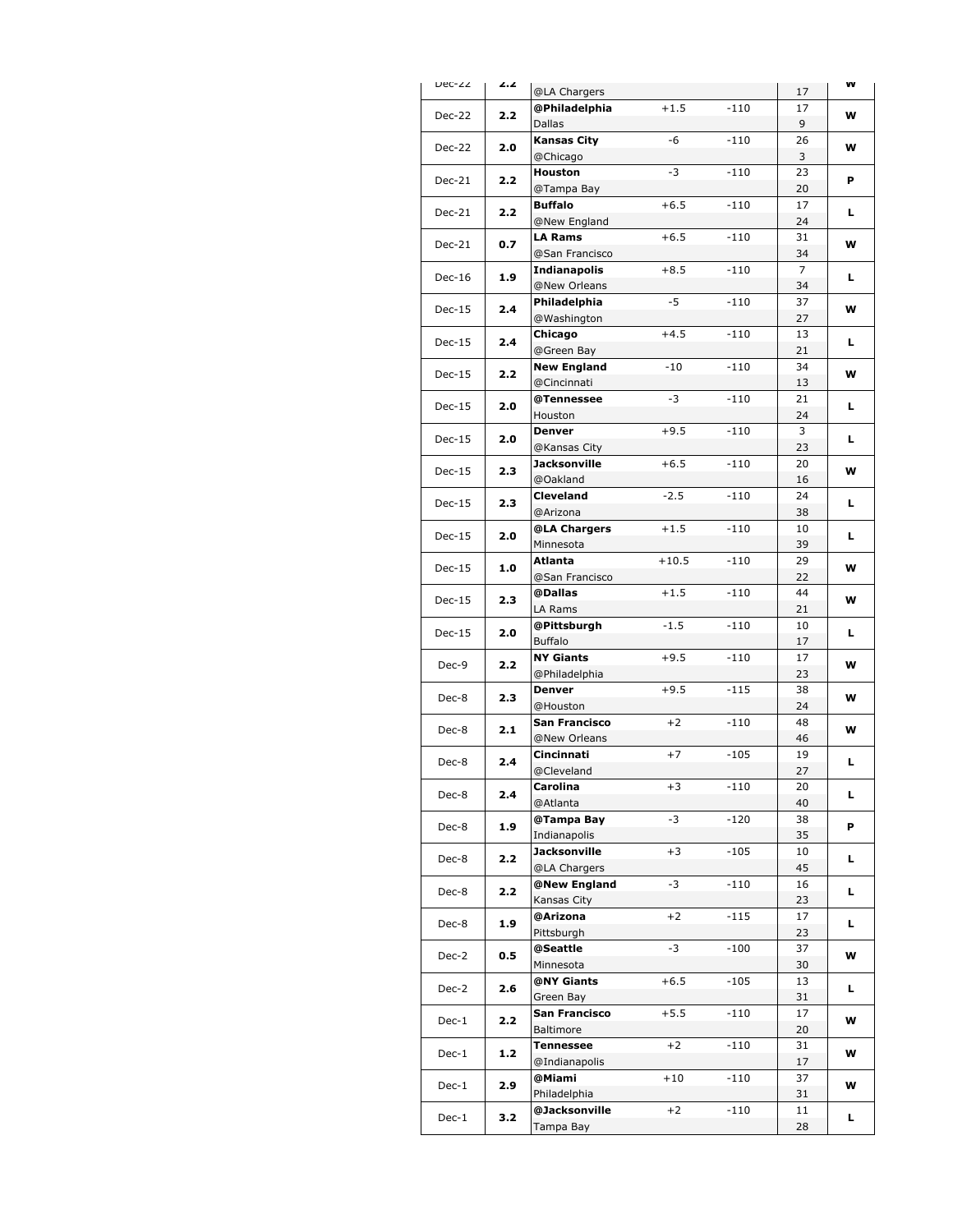| $Dec-1$       | 1.3     | @Cincinnati                | $+3$    | -100   | 22             | w  |    |
|---------------|---------|----------------------------|---------|--------|----------------|----|----|
|               |         | NY Jets<br>@Pittsburgh     | $+2.5$  | $-110$ | 6<br>20        |    |    |
| $Dec-1$       | 0.8     | Cleveland                  |         |        | 13             | w  |    |
|               |         | <b>Oakland</b>             | $+10$   | $-115$ | 9              |    |    |
| Dec-1         | 3.0     | @Kansas City               |         |        | 40             | L. |    |
|               |         | @Denver                    | $+3$    | $-105$ | 23             |    |    |
| $Dec-1$       | 1.5     | LA Chargers                |         |        | 20             | w  |    |
|               |         | <b>New England</b>         | $-3.5$  | $-100$ | 22             |    |    |
| Dec-1         | 2.3     | @Houston                   |         |        | 28             | г  |    |
| <b>Nov-28</b> | 2.3     | @Detroit                   | $+3$    | $-110$ | 20             | L. |    |
|               |         | Chicago                    |         |        | 24             |    |    |
| <b>Nov-28</b> | 2.1     | @Dallas                    | 0       | $-320$ | 15             | L. |    |
|               |         | <b>Buffalo</b>             |         |        | 26             |    |    |
| <b>Nov-28</b> | 1.1     | @Atlanta                   | $+7$    | -110   | 18             | L. |    |
|               |         | <b>New Orleans</b>         |         |        | 26             |    |    |
| <b>Nov-25</b> | 2.5     | <b>Baltimore</b>           | $-3.5$  | $-110$ | 45             | w  |    |
|               |         | @LA Rams                   |         |        | 6              |    |    |
| $Nov-24$      | 2.9     | Miami<br>@Cleveland        | $+10.5$ | $-105$ | 24<br>41       | L. |    |
|               |         | @Cincinnati                | $+6.5$  | $-105$ | 10             |    |    |
| Nov-24        | 0.4     | Pittsburgh                 |         |        | 16             | w  |    |
|               |         | <b>NY Giants</b>           | $+6$    | $-100$ | 14             |    |    |
| Nov-24        | 2.0     | @Chicago                   |         |        | 19             | W  |    |
|               |         | @NY Jets                   | $+3$    | $-110$ | 34             |    |    |
| Nov-24        | 1.5     | Oakland                    |         |        | 3              | w  |    |
| Nov-24        | 3.1     | @New Orleans               | $-10$   | $-110$ | 34             | L. |    |
|               |         | Carolina                   |         |        | 31             |    |    |
| <b>Nov-24</b> | 2.0     | <b>Tampa Bay</b>           | $+3.5$  | $-110$ | 35             | w  |    |
|               |         | @Atlanta                   |         |        | 22             |    |    |
| <b>Nov-24</b> | 1.9     | Detroit                    | $-3.5$  | $-110$ | 16             | г  |    |
|               |         | @Washington                |         |        | 19             |    |    |
| Nov-24        | 1.9     | @Philadelphia              | $-1$    | $-110$ | 9              | L  |    |
|               |         | Seattle                    |         |        | 17             |    |    |
| <b>Nov-24</b> | 0.9     | Jacksonville<br>@Tennessee | $+3.5$  | $-110$ | 20<br>42       | L  |    |
|               |         | <b>Dallas</b>              | $+6.5$  | -110   | 9              |    |    |
| Nov-24        | 2.3     | @New England               |         |        | 13             | w  |    |
|               |         | @San Francisco             | -3      | $-110$ | 37             |    |    |
| Nov-24        | 1.9     | Green Bay                  |         |        | 8              | w  |    |
| $Nov-18$      | 2.6     | @LA Chargers               | $+4$    | $-110$ | 17             | L. |    |
|               |         | Kansas City                |         |        | 24             |    |    |
| $Nov-17$      | 1.3     | <b>Dallas</b>              | $-7$    | $-105$ | 35             | W  |    |
|               |         | @Detroit                   |         |        | 27             |    |    |
| $Nov-17$      | 2.3     | @Tampa Bay                 | $+5.5$  | $-110$ | 17             | L. |    |
|               |         | New Orleans                |         |        | 34             |    |    |
| $Nov-17$      | 2.4     | Atlanta                    | $+4.5$  | $-105$ | 29             | w  |    |
|               |         | @Carolina<br>@Indianapolis | -3      | $-100$ | 3<br>33        |    |    |
| Nov-17        | $1.5\,$ | Jacksonville               |         |        | 13             | w  |    |
|               |         | @Washington                | $-2$    | $-110$ | 17             |    |    |
| Nov-17        | 1.0     |                            | NY Jets |        |                | 34 | L. |
|               |         | Houston                    | $+4$    | $-110$ | 7              |    |    |
| $Nov-17$      | 3.3     | @Baltimore                 |         |        | 41             | L. |    |
| $Nov-17$      | 3.5     | <b>New England</b>         | $-3.5$  | $-110$ | 17             | w  |    |
|               |         | @Philadelphia              |         |        | 10             |    |    |
| Nov-17        | 1.3     | Cincinnati                 | $+11.5$ | -110   | 10             | w  |    |
|               |         | @Oakland                   |         |        | 17             |    |    |
| Nov-17        | 2.2     | Chicago                    | $+6$    | -110   | $\overline{7}$ | L. |    |
|               |         | @LA Rams                   |         |        | 17             |    |    |
| Nov-11        | 1.8     | @San Francisco<br>Seattle  | -6      | -110   | 24<br>27       | L. |    |
|               |         | <b>Kansas City</b>         | -6      | $-110$ | 32             |    |    |
| $Nov-10$      | 1.9     | @Tennessee                 |         |        | 35             | L. |    |
|               |         | Arizona                    | $+4.5$  | -110   | 27             |    |    |
| $Nov-10$      | n a     |                            |         |        |                | w  |    |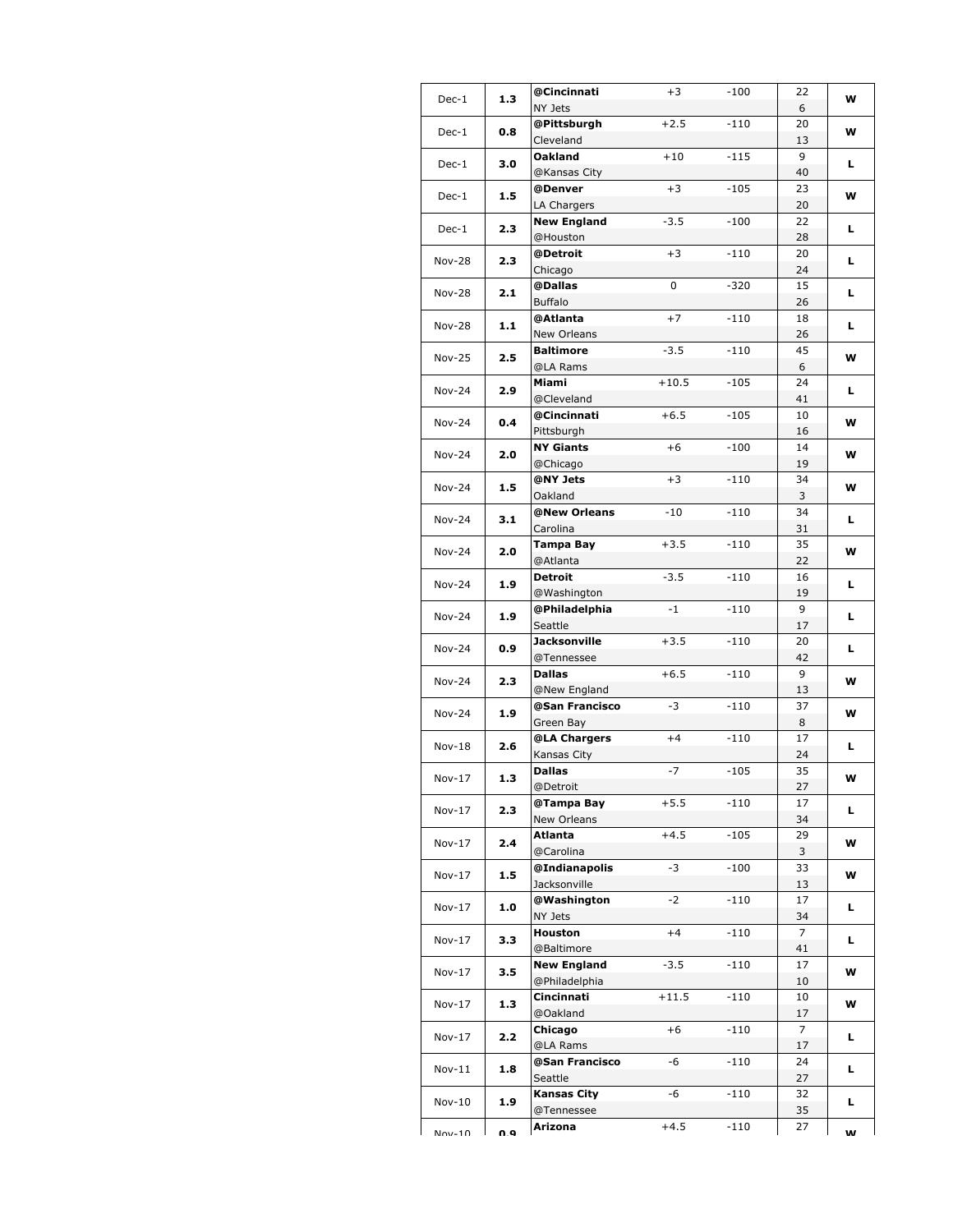| INOV-TO  | U.Y     | @Tampa Bay                       |         |        | 30       | VV |
|----------|---------|----------------------------------|---------|--------|----------|----|
| $Nov-10$ | 1.0     | @NY Jets                         | $+3$    | $-110$ | 34       | w  |
|          |         | NY Giants                        |         |        | 27       |    |
| $Nov-10$ | 1.9     | Atlanta                          | $+13.5$ | $-110$ | 26       | w  |
|          |         | @New Orleans                     |         |        | 9        |    |
| $Nov-10$ | 3.4     | <b>Baltimore</b><br>@Cincinnati  | $-10$   | $-110$ | 49<br>13 | w  |
|          |         | @Chicago                         | $-2.5$  | $-110$ | 20       |    |
| $Nov-10$ | 2.0     | Detroit                          |         |        | 13       | w  |
|          |         | Miami                            | $+11$   | $-110$ | 16       |    |
| $Nov-10$ | 2.1     | Indianapolis                     |         |        | 12       | w  |
| $Nov-10$ | 2.9     | @Green Bay                       | $-5$    | $-110$ | 24       | w  |
|          |         | Carolina                         |         |        | 16       |    |
| $Nov-10$ | 2.1     | @Dallas                          | -3      | -110   | 24       | L  |
|          |         | Minnesota                        |         |        | 28       |    |
| Nov-4    | 2.7     | <b>Dallas</b>                    | $-7$    | $-110$ | 37       | w  |
|          |         | @NY Giants<br>@Jacksonville      | $+1$    | $-110$ | 18<br>3  |    |
| Nov-3    | 2.6     | Houston                          |         |        | 26       | L  |
|          |         | Washington                       | $+10$   | $-110$ | 9        |    |
| Nov-3    | 2.3     | @Buffalo                         |         |        | 24       | L  |
| Nov-3    | 2.0     | Minnesota                        | $-2.5$  | $-110$ | 23       | г  |
|          |         | @Kansas City                     |         |        | 26       |    |
| Nov-3    | 2.2     | <b>NY Jets</b>                   | -3      | $-120$ | 18       | г  |
|          |         | @Miami                           |         |        | 26       |    |
| Nov-3    | 2.7     | Detroit                          | $+2$    | $-110$ | 24       | г  |
|          |         | @Oakland<br>@Seattle             | $-4.5$  | -110   | 31<br>40 |    |
| Nov-3    | 2.0     | Tampa Bay                        |         |        | 34       | w  |
|          |         | @Denver                          | $+4$    | $-110$ | 24       |    |
| $Nov-3$  | 2.6     | Cleveland                        |         |        | 19       | w  |
| $Oct-28$ | 1.6     | Miami                            | $+14$   | $-105$ | 14       | w  |
|          |         | @Pittsburgh                      |         |        | 27       |    |
| Oct-27   | 2.3     | NY Giants                        | $+6.5$  | $-110$ | 26       | w  |
|          |         | Detroit                          |         |        | 31       |    |
| Oct-27   | 2.2     | Tampa Bay                        | $+2$    | $-110$ | 23       | г  |
|          |         | @Tennessee<br><b>LA Chargers</b> | $+3.5$  | $-110$ | 27<br>17 |    |
| Oct-27   | 2.1     | @Chicago                         |         |        | 16       | w  |
|          |         | Seattle                          | $-7$    | $-105$ | 27       |    |
| Oct-27   | 2.1     | @Atlanta                         |         |        | 20       | P  |
| $Oct-27$ | 1.0     | @Jacksonville                    | 0       | $-290$ | 29       | w  |
|          |         | NY Jets                          |         |        | 15       |    |
| Oct-27   | 2.3     | Cincinnati                       | $+13$   | $-110$ | 10       | L  |
|          |         | @LA Rams                         |         |        | 24       |    |
| Oct-27   | 0.8     | Arizona<br>@New Orleans          | $+10$   | $-110$ | 9<br>31  | L. |
|          |         | @San Francisco                   | $-5.5$  | $-110$ | 51       |    |
| Oct-27   | 1.6     | Carolina                         |         |        | 13       | w  |
|          |         | Oakland                          | $+6.5$  | $-110$ | 24       |    |
| Oct-27   | 0.9     | @Houston                         |         |        | 27       | W  |
| Oct-27   | 2.3     | @New England                     | $-12$   | $-110$ | 27       | w  |
|          |         | Cleveland                        |         |        | 13       |    |
| Oct-27   | $1.5\,$ | Green Bay                        | $-3.5$  | -110   | 31       | W  |
|          |         | @Kansas City                     |         |        | 24       |    |
| Oct-21   | 0.8     | <b>New England</b><br>NY Jets    | -10     | -105   | 33<br>0  | w  |
|          |         | Arizona                          | $+3$    | $-105$ | 27       |    |
| Oct-20   | 2.4     | @NY Giants                       |         |        | 21       | w  |
|          |         | Houston                          | $+1$    | $-110$ | 23       |    |
| Oct-20   | 1.4     | Indianapolis                     |         |        | 30       | L. |
| Oct-20   | 0.4     | Miami                            | $+16.5$ | $-110$ | 21       | w  |
|          |         | @Buffalo                         |         |        | 31       |    |
| Oct-20   | 2.0     | @Detroit                         | $+1.5$  | $-110$ | 30       | L. |
|          |         | Minnesota                        |         |        | 42       |    |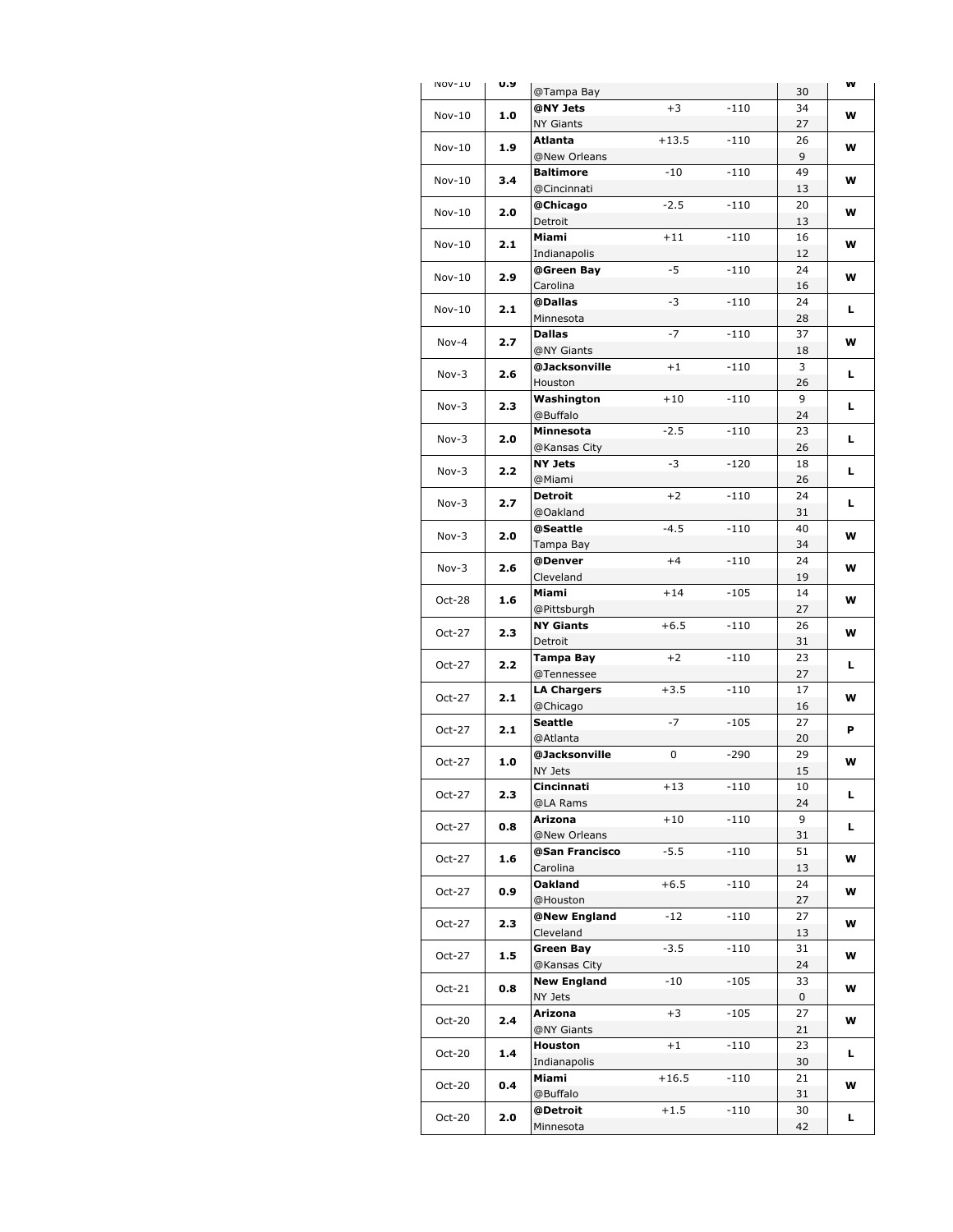| Oct-20   | 1.1   | Oakland                     | $+5$   | $-110$ | 24             | L. |
|----------|-------|-----------------------------|--------|--------|----------------|----|
|          |       | @Green Bay                  |        |        | 42             |    |
| Oct-20   | 0.8   | @Cincinnati                 | $+4$   | $-110$ | 17             | L. |
|          |       | Jacksonville                |        |        | 27             |    |
| Oct-20   | 1.9   | @Atlanta                    | $+3$   | $-120$ | 10             | г  |
|          |       | LA Rams                     |        |        | 37             |    |
| Oct-20   | 2.6   | San Francisco               | $-10$  | $-105$ | 9              | L. |
|          |       | @Washington                 |        |        | 0              |    |
| Oct-20   | 1.4   | @Tennessee                  | $-2.5$ | $-110$ | 23             | w  |
|          |       | LA Chargers                 |        |        | 20             |    |
| Oct-20   | 0.9   | @Seattle<br>Baltimore       | $-3.5$ | $-100$ | 16             | L. |
|          |       | <b>New Orleans</b>          | 0      |        | 30<br>36       |    |
| Oct-20   | 0.8   | @Chicago                    |        | $+175$ | 25             | W  |
|          |       | @Dallas                     | $-2.5$ | $-105$ | 37             |    |
| Oct-20   | 2.3   | Philadelphia                |        |        | 10             | w  |
|          |       | @Green Bay                  | $-4$   | $-110$ | 23             |    |
| $Oct-14$ | 3.2   | Detroit                     |        |        | 22             | L. |
|          |       | @Tampa Bay                  | $+2.5$ | -110   | 26             |    |
| $Oct-13$ | 2.5   | Carolina                    |        |        | 37             | L. |
|          |       | Cincinnati                  | $+11$  | $-110$ | 17             |    |
| $Oct-13$ | 1.4   | @Baltimore                  |        |        | 23             | w  |
|          |       | Seattle                     | $-2$   | $-110$ | 32             |    |
| $Oct-13$ | 1.1   | @Cleveland                  |        |        | 28             | W  |
|          |       | Houston                     | $+4$   | $-110$ | 31             |    |
| $Oct-13$ | 3.0   | @Kansas City                |        |        | 24             | w  |
|          | $1.2$ | <b>New Orleans</b>          | $+1.5$ | $-110$ | 13             | W  |
| $Oct-13$ |       | @Jacksonville               |        |        | 6              |    |
| $Oct-13$ | 0.3   | Philadelphia                | $+3$   | $-110$ | 20             | L. |
|          |       | @Minnesota                  |        |        | 38             |    |
| $Oct-13$ | 1.1   | @LA Rams                    | -3     | $-110$ | $\overline{7}$ | L. |
|          |       | San Francisco               |        |        | 20             |    |
| $Oct-13$ | 3.1   | @Arizona                    | $+2.5$ | $-110$ | 34             | w  |
|          |       | Atlanta                     |        |        | 33             |    |
| $Oct-13$ | 1.3   | Dallas                      | $-7$   | $-110$ | 22             | L. |
|          |       | @NY Jets                    |        |        | 24             |    |
| $Oct-13$ | 0.6   | @Denver                     | $-2$   | $-110$ | 16             | W  |
|          |       | Tennessee                   |        |        | 0              |    |
| $Oct-13$ | 2.7   | @LA Chargers                | $-6.5$ | $-110$ | 17             | L. |
|          |       | Pittsburgh                  |        |        | 24             |    |
| Oct-7    | 2.1   | <b>Cleveland</b>            | $+3.5$ | $-110$ | 3              | L. |
|          |       | @San Francisco              |        |        | 31             |    |
| Oct-6    | 1.1   | Arizona                     | $+3$   | $-105$ | 26             | W  |
|          |       | @Cincinnati<br>Jacksonville | $+3.5$ |        | 23             |    |
| Oct-6    | 0.9   | @Carolina                   |        | $-115$ | 27<br>34       | L. |
|          |       | @NY Giants                  | $+5$   | $-115$ | 10             |    |
| Oct-6    | 1.2   | Minnesota                   |        |        | 28             | L. |
|          |       | @New Orleans                | -3     | -110   | 31             |    |
| Oct-6    | 0.8   | Tampa Bay                   |        |        | 24             | W  |
|          |       | Atlanta                     | $+5$   | $-115$ | 32             |    |
| Oct-6    | 2.8   | @Houston                    |        |        | 53             | L. |
|          |       | @Tennessee                  | -3     | $-115$ | 7              |    |
| Oct-6    | 0.4   | <b>Buffalo</b>              |        |        | 14             | L. |
|          |       | Denver                      | $+6$   | $-110$ | 20             |    |
| Oct-6    | 2.0   | @LA Chargers                |        |        | 13             | w  |
|          |       | Green Bay                   | $+3.5$ | $-120$ | 34             |    |
| Oct-6    | 1.1   | @Dallas                     |        |        | 24             | w  |
|          |       | Indianapolis                | $+11$  | $-110$ | 19             |    |
| Oct-6    | 2.0   | @Kansas City                |        |        | 13             | w  |
|          |       | @Houston                    | $-4$   | -110   | 10             |    |
| $Sep-29$ | 1.0   | Carolina                    |        |        | 16             | L. |
|          | 1.1   | Cleveland                   | $+6.5$ | -110   | 40             | w  |
| Sep-29   |       | @Baltimore                  |        |        | 25             |    |
| $Can-20$ | 4 A   | Washington                  | $+3$   | -110   | 3              | ı. |
|          |       |                             |        |        |                |    |